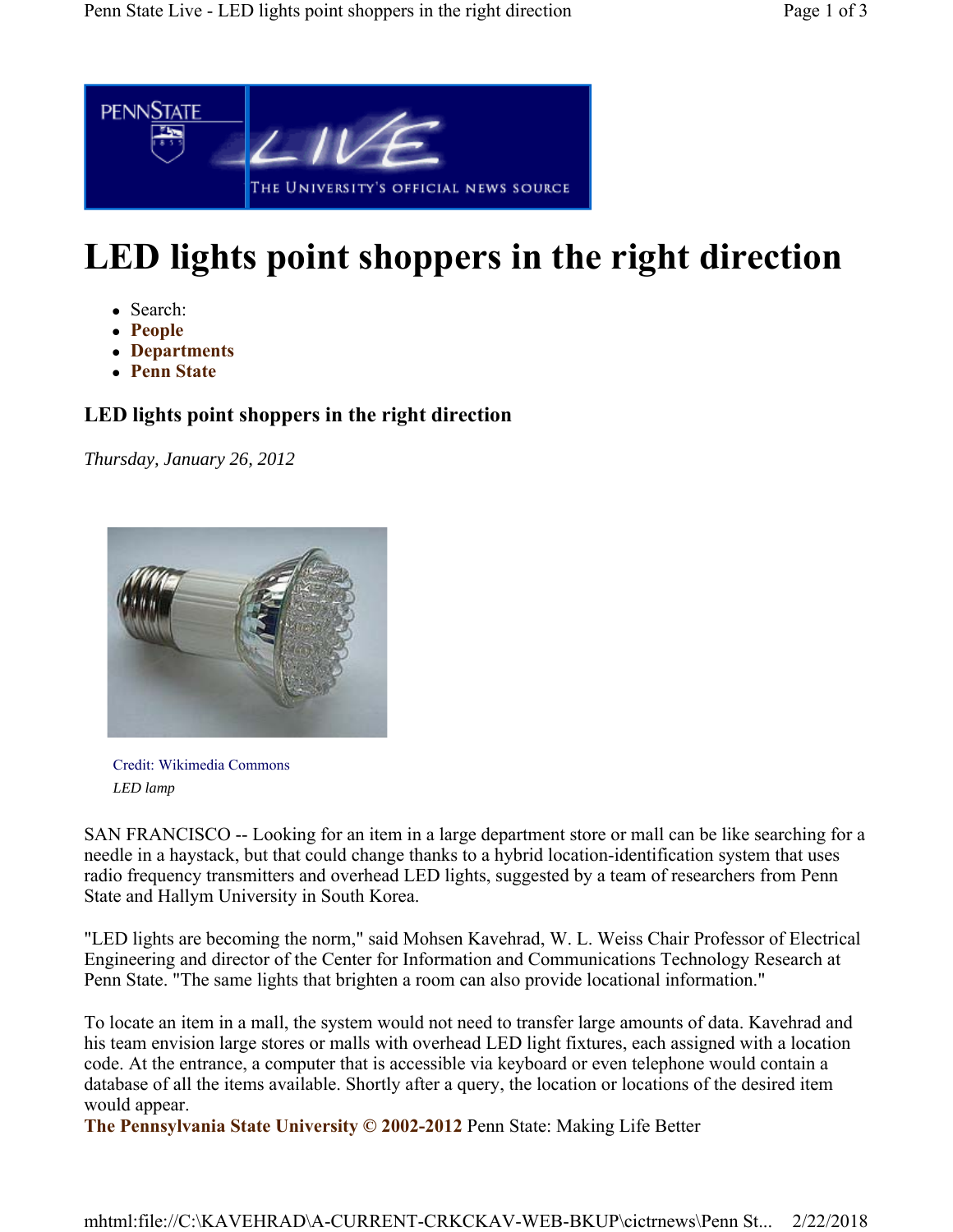"The human eye can't see beyond 15 on and offs of a light per second," said Kavehrad. "We can get kilobytes and megabytes of information in very rapid blinking of the LEDs," he told attendees at the SPIE Photonics West 2012 conference today in San Francisco.

But LED-transmitted locational information alone will not work because light does not transmit through walls. Kavehrad, working with Zhou Zhou, graduate student in electrical engineering, Penn State, designed a hybrid LiFi system using a Zigbee multihop wireless network with the LEDs.

ZigBee is an engineering specification designed for small, low-power digital radio frequency applications requiring short-range wireless transfer of data at relatively low rates. ZigBee applications usually require a low data rate, long battery life, and secure networking.

While a ceiling light can have communications with anything placed beneath its area, light cannot travel through walls, so a hybrid system using light and RF became the practical solution.

The system consists of the location-tagged LEDs and combination photodiode and Zigbee receiver merchandise tags. The request for an item goes from the computer through the many jumps of short radio frequency receivers and transmitters placed throughout the mall. The RF/photodiode tag on the merchandise sought, reads its location from the overhead LED and sends the information back through the wireless network to the computer.

Even when merchandise is moved from room to room, the accurate location remains available because a different LED overhead light with a different location code signals the tag.

While ideal for shopping applications, this hybrid model is also useful in other situations. LEDtransmitted information is useful in places like hospitals, where radio frequency signals can interfere with equipment.

Modern Geographic Positioning Systems, such as those in cell phones, can easily locate people outside, but they do not work within buildings. A hybrid system in a high-rise office building, for example, could not only tell the system someone was in the building, but could identify the floor where the person was at that time. In museums or hospitals, navigation systems could guide people through large buildings by reading the final destination signal from a hand-carried photodiode device and initializing lights or other indicators to show the proper path.

Kavehrad notes that Zigbee devices are designed to be inexpensive, as are the photodiodes also required for the system. Not every identical item would need a tag and the tags are reusable.

Also working on this project were Yong Up Lee, professor of electronics, Hallym University, Chuncheon, Korea, currently at Penn State on sabbatical, and Sungkeun Baang and Joohyeon Park, masters degree students at Hallym University.

The National Research Foundation of Korea and the National Science Foundation funded this work.



 $\bullet$